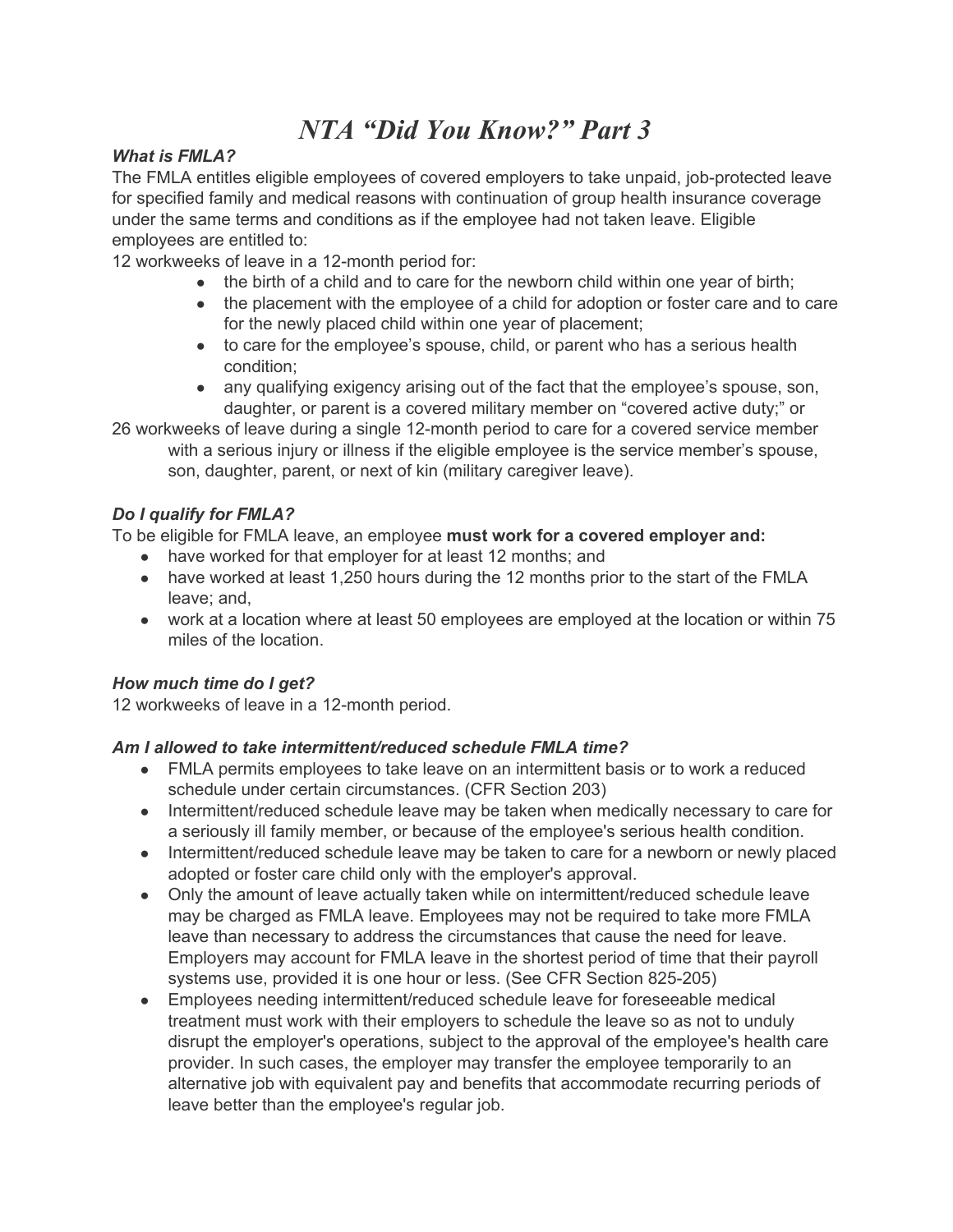### *Do I get paid for my FMLA time away from work?*

- Although FMLA is a non-paid leave from work, Newington Public Schools allows employees to use sick time during your disability period for continued pay.
- ASCFME employees only can use all accrued time during their disability period to maintain pay, to include sick, personal and vacation days.

## *What happens to my health insurance during FMLA?*

- You maintain your current insurance during the entire FMLA 12 week period.
- During FMLA leaves of absence, the Board will continue to pay its portion of the health insurance premiums and the employee must continue to pay his/her share of the premiums (copay). If the employee does not return to work after the expiration of the leave, or is unpaid during any portion of the 12 week leave, the employee will be required to reimburse the Board for payment of health insurance premiums during the FMLA leave, unless the employee does not return because of the presence of a serious health condition which prevents that employee from performing his/her job, or circumstances beyond the control of the employee.
- When you take a leave beyond the FMLA 12 week period, such as a child-rearing leave, you are eligible to purchase insurance through COBRA.

## *Do weekends, vacations and summer vacation count in the 12 FMLA weeks?*

- No. Only workweeks count toward the FMLA 12 week period. A "workweek" must consist of three or more working days.
- For contracted teachers, FMLA can be used across school years. For example: If your FMLA leave begins in May, and you use six weeks until school closes for the summer, you may resume your FMLA leave to start the new school year for the remaining six weeks.

#### *What paperwork is needed for FMLA?*

A doctor's note(s) stating the length of your disability period with a return to work without restriction date is required. Additionally, one of the following forms must be completed:

- FMLA Form: Certification of Health Care Provider for [EMPLOYEE'S](https://www.npsct.org/UserFiles/Servers/Server_477314/File/RESOURCES/For_Staff/FMLA_Form_for_Employee.pdf) Serious Health [Condition](https://www.npsct.org/UserFiles/Servers/Server_477314/File/RESOURCES/For_Staff/FMLA_Form_for_Employee.pdf); or [https://www.npsct.org/UserFiles/Servers/Server\\_477314/File/RESOURCES/For\\_Staff/F](https://www.npsct.org/UserFiles/Servers/Server_477314/File/RESOURCES/For_Staff/FMLA_Form_for_Employee.pdf) [MLA\\_Form\\_for\\_Employee.pdf](https://www.npsct.org/UserFiles/Servers/Server_477314/File/RESOURCES/For_Staff/FMLA_Form_for_Employee.pdf)
- FMLA Form: [Certification](https://www.npsct.org/UserFiles/Servers/Server_477314/File/RESOURCES/For_Staff/FMLA_Form_for_Family_Member.pdf) of Health Care Provider for FAMILY MEMBER'S Serious Health [Condition](https://www.npsct.org/UserFiles/Servers/Server_477314/File/RESOURCES/For_Staff/FMLA_Form_for_Family_Member.pdf) or

[https://www.npsct.org/UserFiles/Servers/Server\\_477314/File/RESOURCES/For\\_Staff/FMLA\\_Fo](https://www.npsct.org/UserFiles/Servers/Server_477314/File/RESOURCES/For_Staff/FMLA_Form_for_Family_Member.pdf) [rm\\_for\\_Family\\_Member.pdf](https://www.npsct.org/UserFiles/Servers/Server_477314/File/RESOURCES/For_Staff/FMLA_Form_for_Family_Member.pdf)

## **Other good links include**:

FMLA [Employee](https://drive.google.com/a/npsct.org/file/d/1GY25ckkAChRYlIfllXC_H4uD9FGKw_tU/view?usp=sharing) Guide or https://drive.google.com/a/npsct.org/file/d/1GY25ckkAChRYIIflIXC\_H4uD9FGKw\_tU/view?usp= [sharing](https://drive.google.com/a/npsct.org/file/d/1GY25ckkAChRYlIfllXC_H4uD9FGKw_tU/view?usp=sharing)